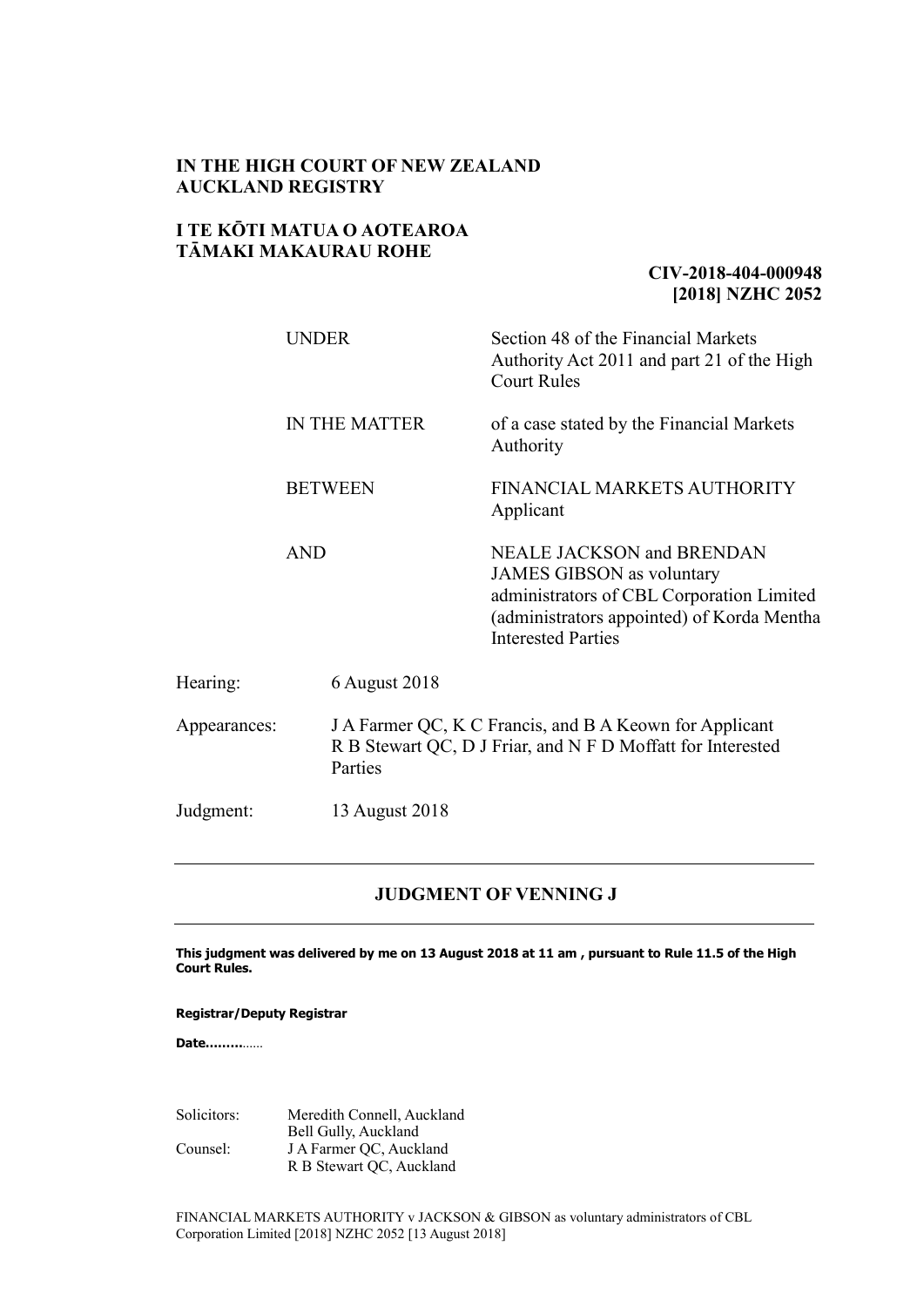[1] The Financial Markets Authority ("FMA") seeks the opinion of the Court on the following questions of law:

- (a) Do the disclosure obligations imposed by  $r 10.1.1(a)$  of the NZX Main Board/Debt Market Listing Rules ("Listing Rules") and s 270 of the Financial Markets Conduct Act 2013 ("the Act") continue to apply to a listed issuer, (whether of debt or equity securities) that has been placed into voluntary administration under Part 15A of the Companies Act 1993?
- (b) If so, are those disclosure obligations fully discharged by the voluntary administrator/s of the listed issuer complying with the periodic reporting obligations imposed on voluntary administrators by Part 15A of the Companies Act 1993?

## **Background**

[2] The FMA regulates financial services and securities markets in New Zealand. Its main statutory objective is to promote and facilitate the development of fair, efficient and transparent financial markets. Its functions include monitoring compliance with and enforcing provisions of the Act.

[3] Section 270 imposes a statutory obligation on listed issuers to comply with continuous disclosure provisions of the listing rules relating to the licensed markets on which they are listed.

[4] Entities listed on NZX and/or the NZDX ("issuers") are required to comply with the NZX Main Board/Debt Market Listing Rules. Rule 10.1.1(a) of the Listing Rules provides the continuous disclosure obligations of the NZX and NZDX.

[5] The FMA's application to the Court has been prompted by the issues arising in the administration of CBL Corporation Ltd (CBL). CBL was put into administration on 23 February 2018. Neale Jackson and Brendan Gibson have been appointed as administrators. CBL has been dual listed on both the NZX and ASX since 12 October 2015.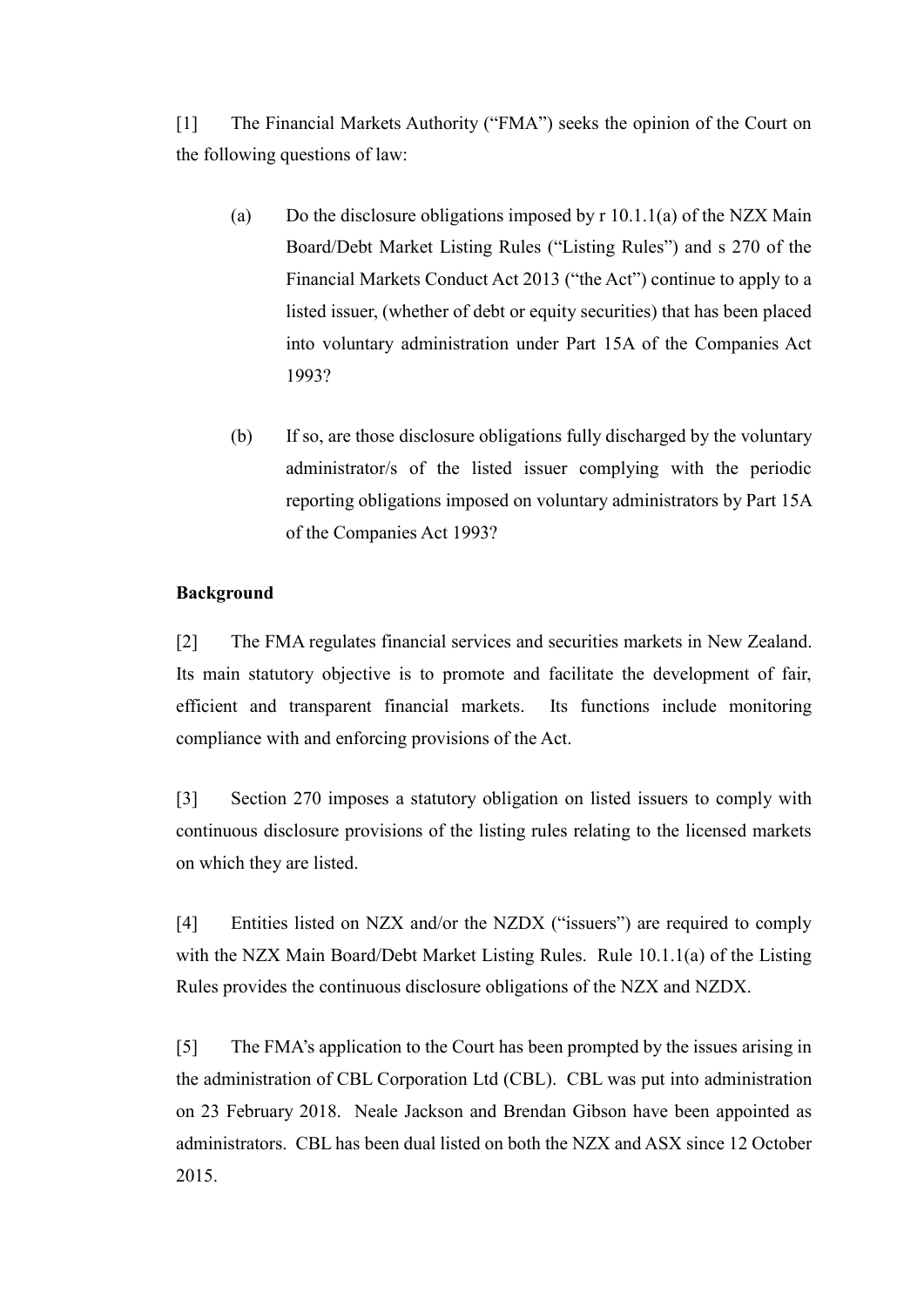[6] The administrators do not believe the continuous disclosure obligations under the Listing Rules apply to a company in administration. They argue that once a company is placed in administration its disclosure obligations are limited to those provided for under Part 15A Companies Act 1993.

## **Jurisdiction**

[7] Section 48 of the Act provides the FMA with a specific statutory power to state a case for the opinion of this Court. Although the administration of CBL has been the prompt for this application, the answer to the questions will have broader application. It will confirm whether the continuous disclosure obligations apply to any issuer listed on the NZX or NZDX that is placed in voluntary administration.

[8] As Dobson J noted in *Securities Commission v Contributory Mortgage Investments Ltd* the Court will generally be assisted on issues of law by the presentation of a contrary argument.<sup>1</sup>

[9] In this case contrary argument has been presented by the administrators of CBL who have fully engaged with the application by filing evidence and instructing senior counsel. The Court has heard full submissions by senior counsel for the FMA and for the administrators.

[10] The NZX has filed a memorandum in support of the FMA, confirming that it considers r 10.1.1(a) of the Listing Rules continues to apply to listed issuers in administration. It does not seek to be heard. No other parties have entered an appearance in the matter.

### **Relevant statutory and rules framework**

- [11] Section 270(1) of the Act provides:
	- (1) A listed issuer must notify information in accordance with the continuous disclosure provisions of the listing rules for the licensed market if—

 $\overline{1}$ <sup>1</sup> *Securities Commission v Contributory Mortgage Investments Ltd* HC Wellington CIV-2008-485- 792, 19 November 2008.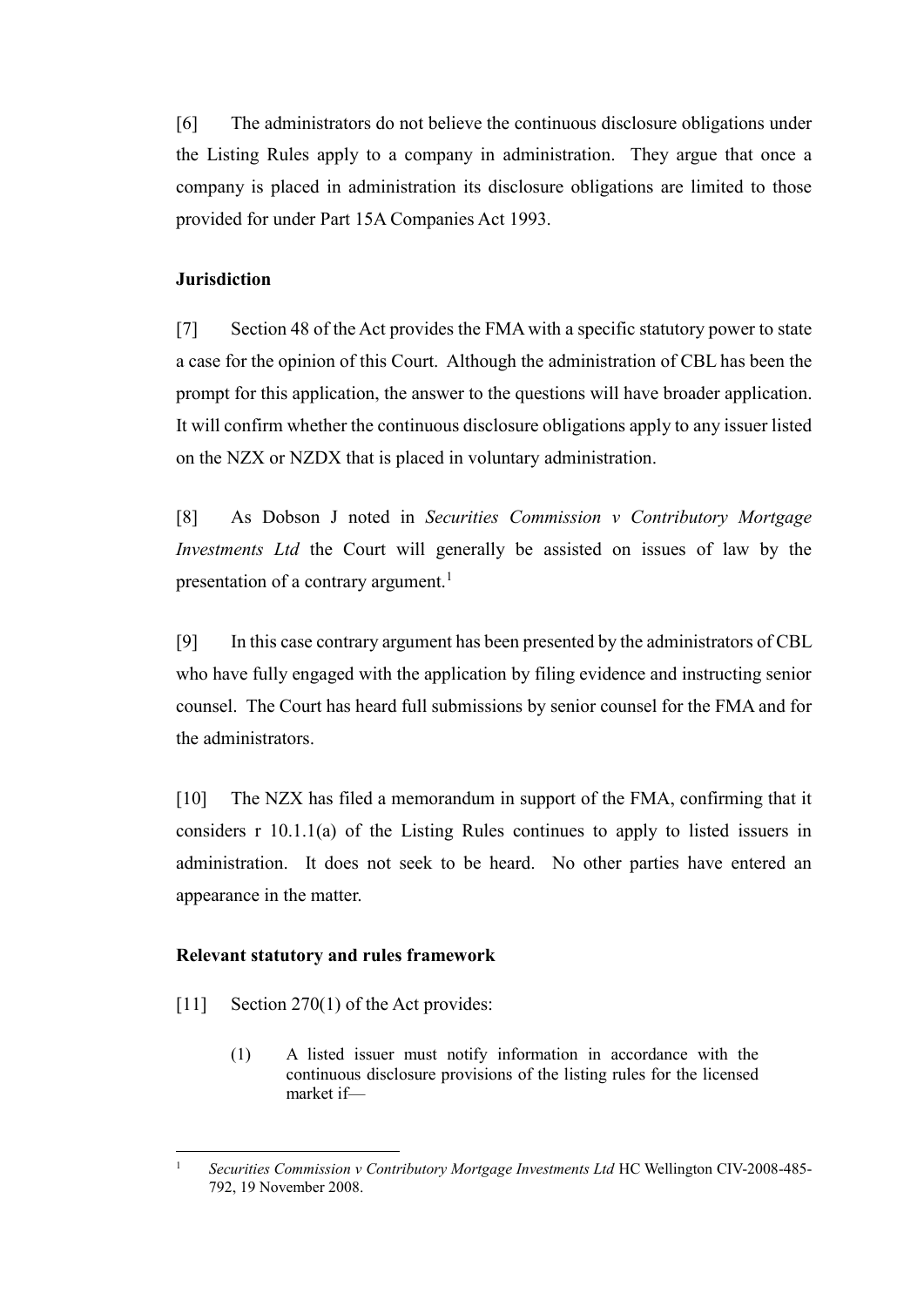- (a) the listed issuer is a party to a listing agreement with the licensed market operator; and
- (b) the listed issuer has information that those continuous disclosure provisions require it to notify; and
- (c) the information is material information that is not generally available to the market.
- [12] Continuous disclosure provisions are defined as:<sup>2</sup>

… provisions that require a listed issuer that is a party to a listing agreement with a licensed market operator to notify information about events or matters as they arise for the purpose of that information being made available to participants in the licensed market.

- [13] Material information is defined as information that:<sup>3</sup>
	- (a) a reasonable person would expect, if it were generally available to the market, to have a material effect on the price of quoted financial products of the listed issuer; and
	- (b) relates to particular financial products, a particular listed issuer, or particular listed issuers, rather than to financial products generally or listed issuers generally.
- [14] Rule 10.1.1(a) of the Listing Rules provides:

Without limiting any other Rule, every Issuer shall:

- (a) once it becomes aware of any Material Information concerning it, immediately release that Material Information to NZX, provided that this Rule shall not apply when:
	- (i) A reasonable person would not expect the information to be disclosed; and
	- (ii) the information is confidential and its confidentiality is maintained; and
	- (iii) one or more of the following applies:
		- (A) the release of information would be a breach of law; or
		- (B) the information concerns an incomplete proposal or negotiation; or
		- (C) the information comprises matters of supposition or is insufficiently definite to warrant disclosure; or

 $\sqrt{2}$ <sup>2</sup> Financial Markets Conduct Act 2013, s 271.<br><sup>3</sup> Financial Markets Conduct Act 2013, s 2316

Financial Markets Conduct Act 2013, s 231(1).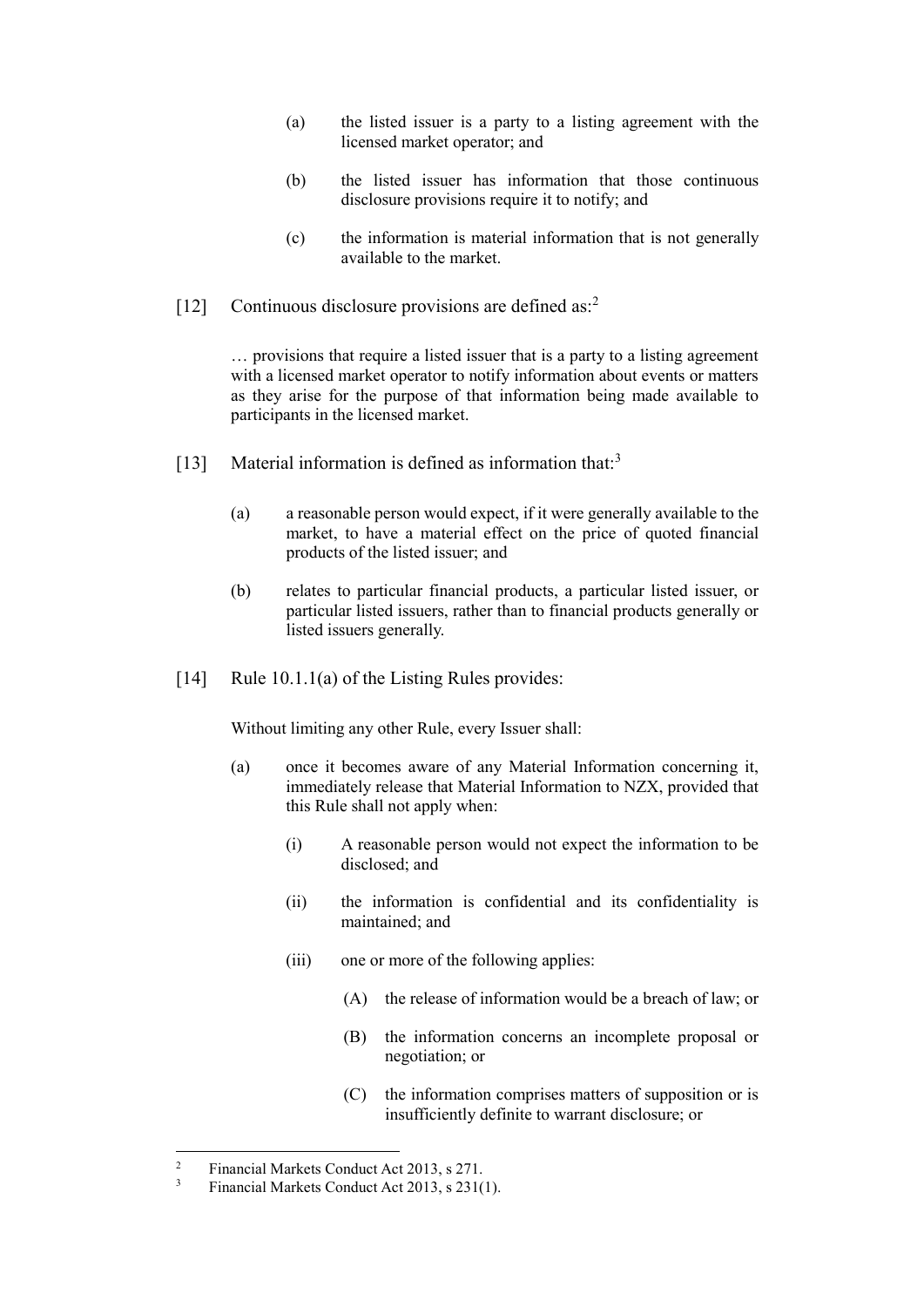- (D) the information is generated for the internal management purposes of the Issuer; or
- (E) the information is a trade secret.

[15] While the Listing Rules create a contractual obligation on an issuer, s 270 of the Act confirms the obligation to comply with the continuous disclosure provisions is also a statutory obligation. Failure to comply with the obligations under s 270 can lead to civil liability and pecuniary penalties.

## **Timing**

[16] The watershed meeting that was held under Subpart 8 of Part 15A of the Companies Act was held on 18 May 2018. Due to a voting deadlock the meeting was adjourned to 17 August 2018. In the meantime CBL remains in voluntary administration with Messrs Jackson and Gibson, the administrators.

## **The FMA's case**

[17] Mr Farmer QC advanced the FMA's case on the following three general propositions:

- (a) The continuous disclosure provisions should be broadly construed to reflect the importance of continuous disclosure to participants in licensed markets as well as financial markets more generally.
- (b) The continuous disclosure provisions should and do apply to a listed issuer that is in administration.
- (c) Part 15A of the Companies Act does not modify or set aside the continuous disclosure provisions.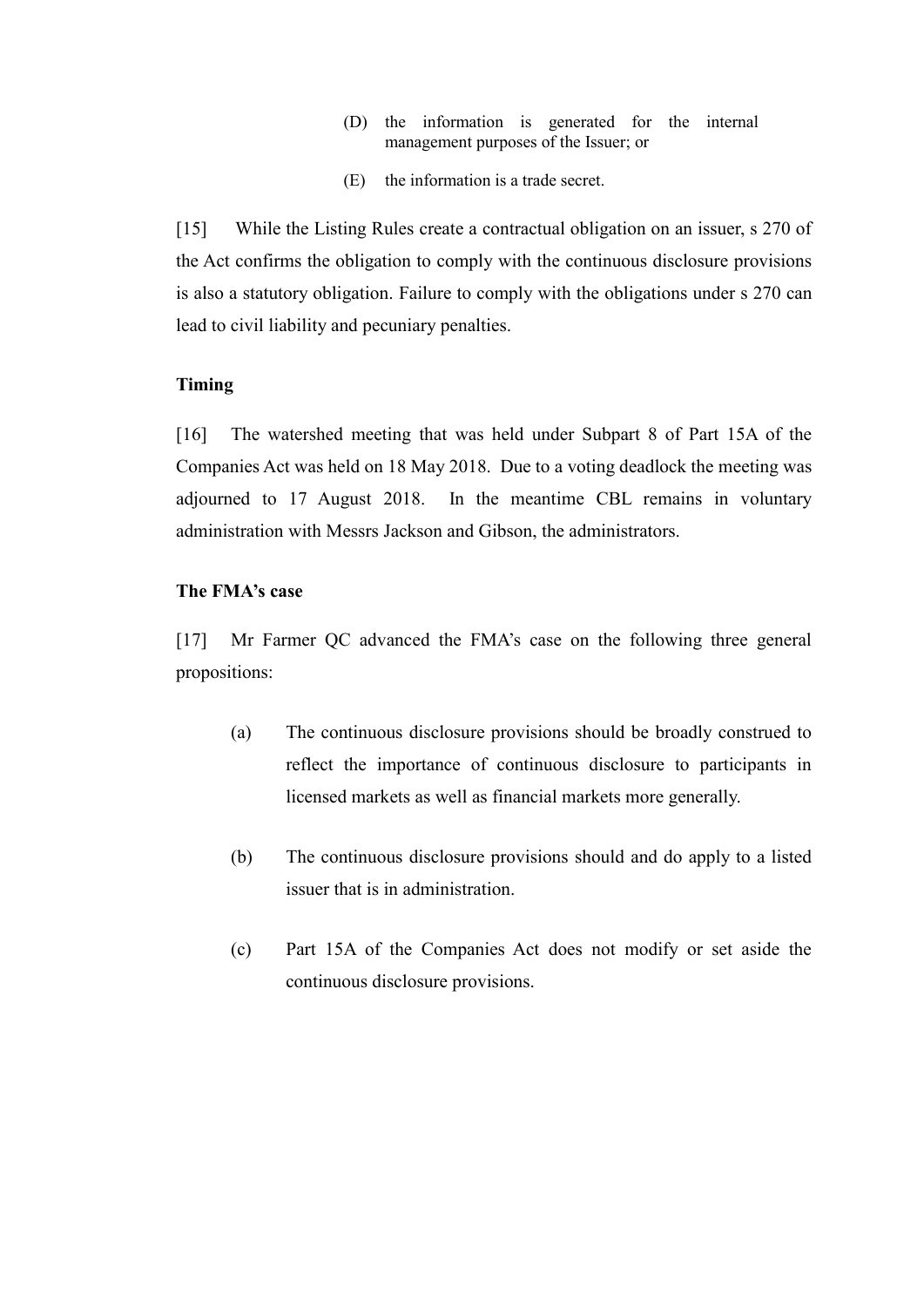## **The importance of the continuous disclosure provisions**

[18] Mr Farmer submitted the overarching purpose of the Act was to promote the integrity of New Zealand's financial markets, (not just NZX and NZDX) which informed the interpretation of the continuous disclosure provisions.<sup>4</sup>

[19] He submitted that the proper conduct of licensed markets (such as NZX and NZDX) is central to achieving that overarching purpose. Section 270 of the Act is located under Part 5 of the Act which itself has two specific purposes.<sup>5</sup>

- (a) to promote fair, orderly and transparent financial product markets; and
- (b) to encourage a diversity of financial product markets to take account of the differing needs and objectives of issuers and investors.

[20] Heightened standards are applied to such markets to prevent insider trading and market manipulation. As a condition of listing on the markets, listed companies have concomitant positive obligations of disclosure. Mr Farmer submitted that the various listing requirements and standards reflected the importance of information and the effect it can have on financial markets generally. The public has an expectation the markets will be operated to a high standard. An important aspect of that was the requirement for continuous disclosure.

[21] For the administrators, Mr Stewart QC accepted the objectives of the Act and the reasons for the continuous disclosure obligations under the Listing Rules and s 270. He emphasised that the purpose of the continuous disclosure obligations is to protect the integrity of the trading in the company shares and to ensure that company management can be held to account,<sup>6</sup> neither of which situations applied during an administration.

[22] The real issue between the parties and raised by the case stated is whether the continuous disclosure obligations (which both acknowledge as important) apply during an administration or whether, like the ability to trade on the market, they are

<sup>&</sup>lt;sup>4</sup> Financial Markets Conduct Act 2013, s 3(a) and (b), s 4(a) and (c).<br> **6** Financial Markets Conduct Act 2013, s 220(1)

<sup>5</sup> Financial Markets Conduct Act 2013, s 229(1).

<sup>6</sup> James Hardie Industries NV v Australian Securities and Investments Commission (2010) 274 ALR 85 (NSWCA) at [355].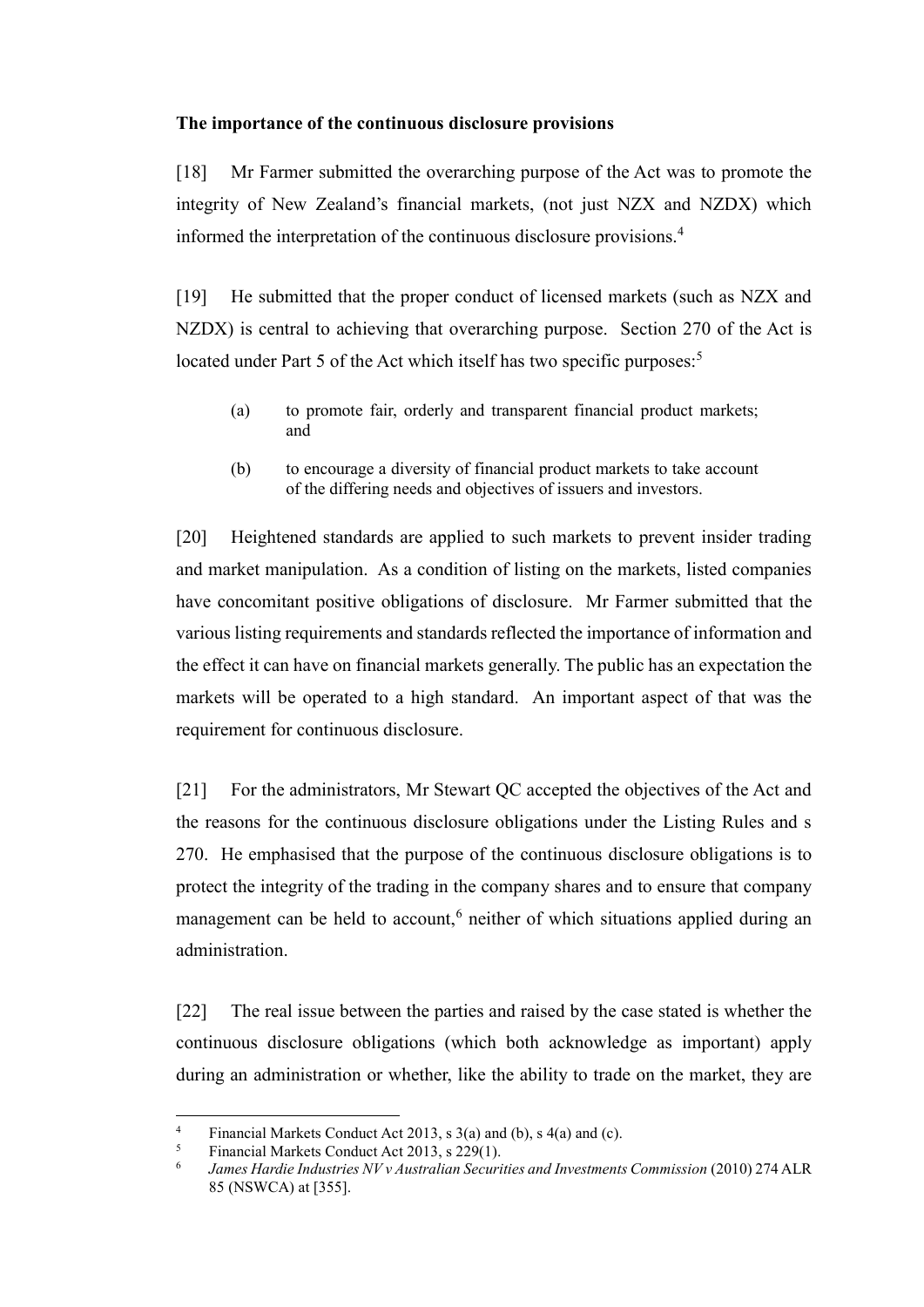suspended while an issuer company is in administration under Part 15A of the Companies Act.

# **Part 15A Companies Act**

[23] Part 15A of the Companies Act was introduced in 2006 as an alternative insolvency regime. It is modelled on the equivalent Australian legislation. Its objectives are to provide for the company to be administered in a way that maximises the chances of it continuing in existence or, if that is not possible, that results in a better return for creditors and shareholders than would result from an immediate liquidation.<sup>7</sup>

[24] Section 239V of the Companies Act provides the administrator has the powers to carry out the functions and duties of an administrator under the Companies Act and as conferred on an administrator under the Companies Act, which include, to the extent necessary for the administration, to carry on the business of the company.

[25] While the company is in administration s 239U provides the administrator:<sup>8</sup>

- (a) has control of the company's business, property and affairs;
- (b) may carry on the business and manage the property and affairs;
- (c) may terminate or dispose of all or part of that business and may dispose of property; and
- (d) may perform any function and exercise any power that the company or its officers could perform.

Subsections (b) to (d) are permissive rather than directory.

[26] Other sections in Part 15A provide for the obligations on an administrator. For example, as soon as practicable after the administration of a company begins the

 $\boldsymbol{7}$ Companies Act 1993, s 239A.

Section 239U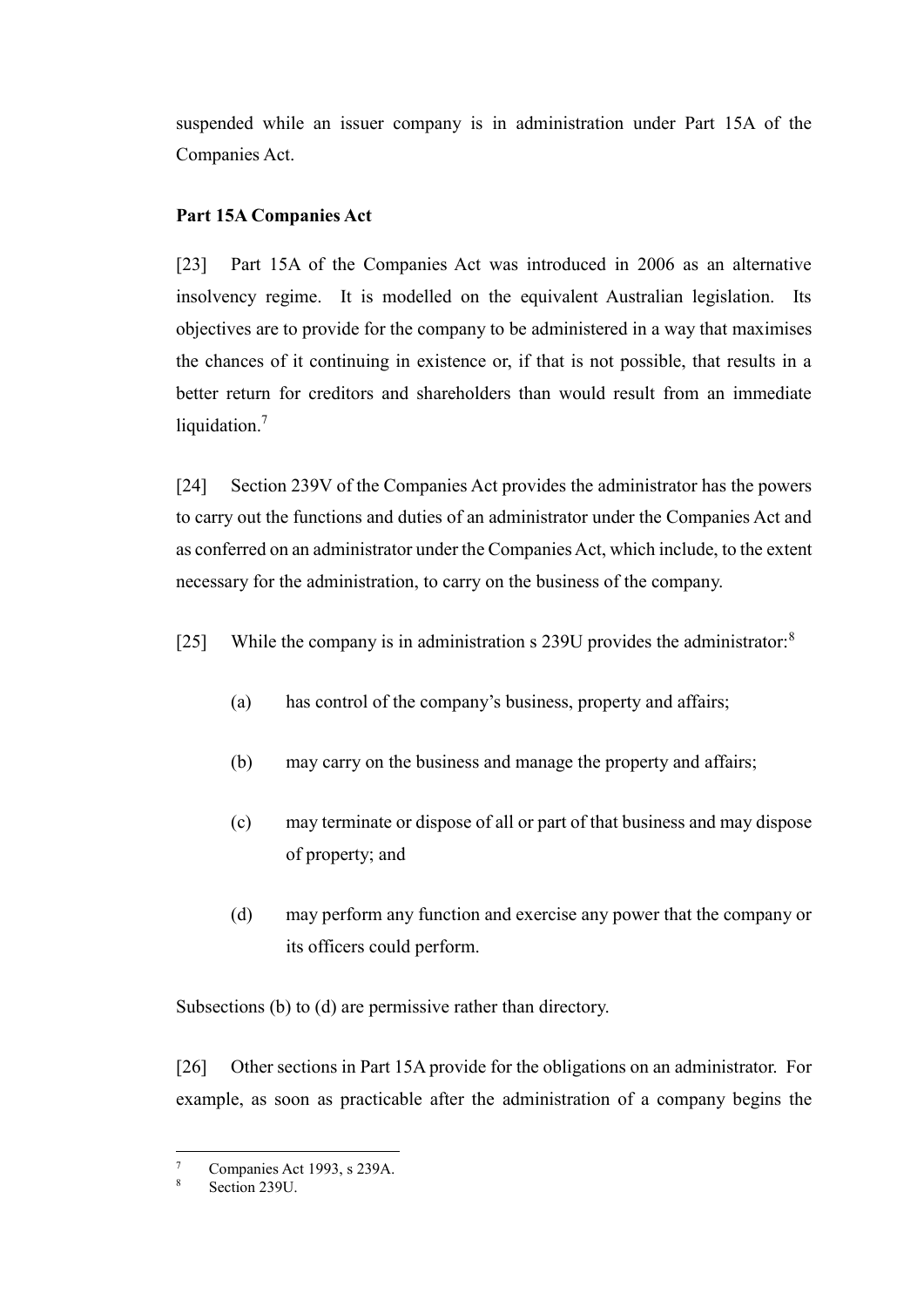administrator must investigate the company's business, property, affairs and financial circumstances. 9 The administrator is obliged to report misconduct of a past or present director, officer or shareholder,  $10$  including offences under the Act. The administrator must also call a creditors' meeting, a watershed meeting and other meetings as required.<sup>11</sup>

[27] The creditors' meetings are a fundamentally important aspect of the voluntary administration. Following the investigation the administrator must form an opinion which one of a number of scenarios would be in the creditors' interests and then provide that information to creditors before the watershed meeting. The outcome of all the meetings is determined by the creditors' votes. The administration is brought to an end by decision of the creditors.

[28] Mr Farmer argued that the interests of shareholders were still relevant during an administration. The concept behind Part 15A and voluntary administration was that of a "rescue culture." If it was not possible for the company to continue in existence, then the object was to achieve better returns for the company's creditors and shareholders.

[29] By contrast, Mr Stewart and Mr Friar emphasised that the focus of the Part 15A procedure was on the creditors position, not that of the shareholders. They referred to *Tolcher v National Australia Bank Ltd.* In that case the Supreme Court of New South Wales confirmed the administrators' control of the company's business, property and affairs is only to facilitate the investigation and assessment required so that the creditors, guided by the administrator, may make a decision as to the company's fate.<sup>12</sup>

[30] Importantly an administration puts a freeze on trading in the company's shares. Section 239AB provides that during the administration shares in the company may not be transferred and the rights or liabilities of a shareholder cannot be altered. There are only two limited exceptions. The administrator may consent to the transfer of a share if satisfied the transfer is in the best interests of the company's creditors. The second

 $\frac{9}{10}$  Section 239AE.

 $^{10}$  Section 239AI.

<sup>&</sup>lt;sup>11</sup> Section 239AJ.<br> $\frac{12}{\text{L}_2}$  Tolebox v Natio

<sup>12</sup> *Tolcher v National Australia Bank Ltd* [2004] NSWSC 6, (2004) 48 ACSR 741 at [15].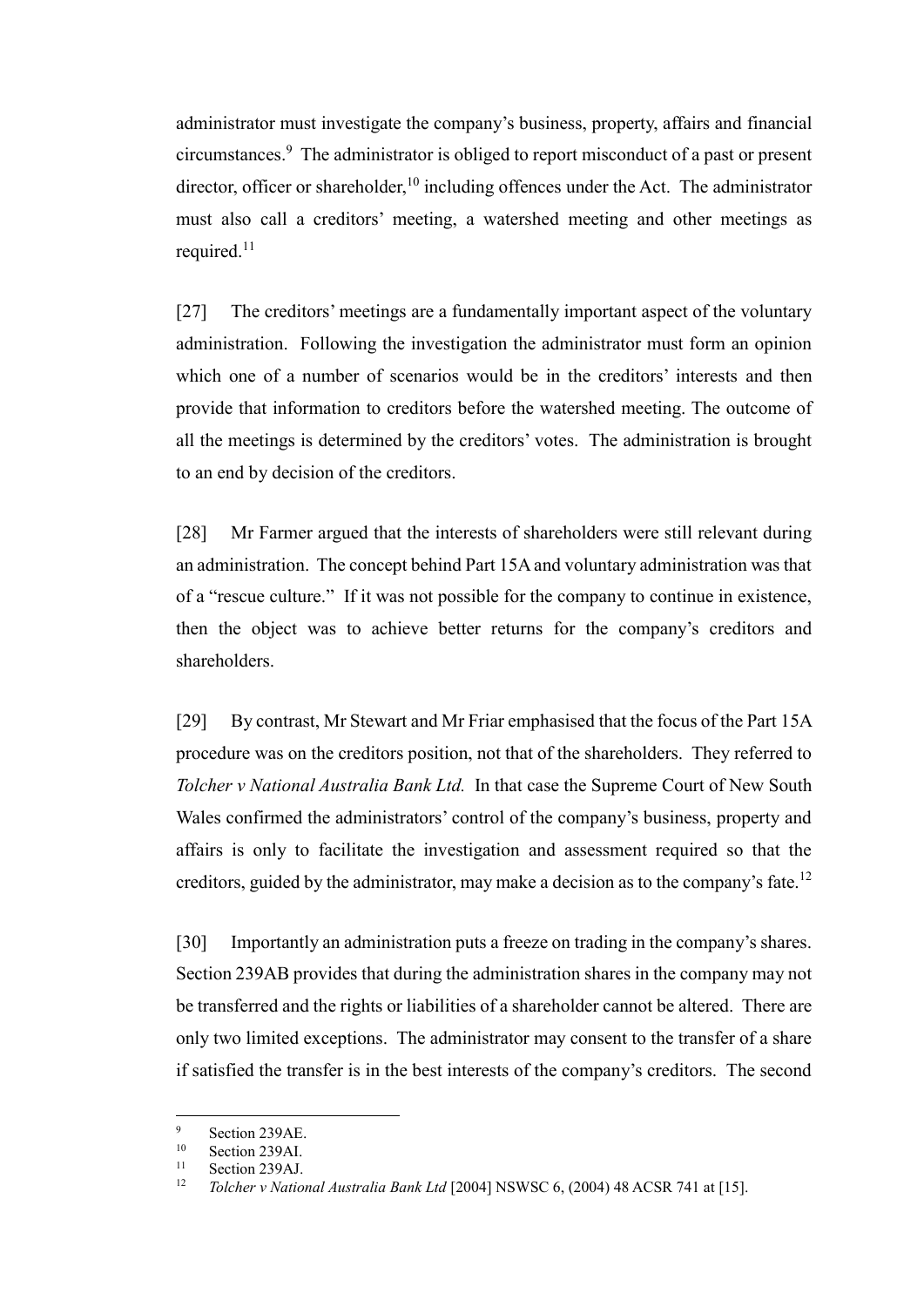exception is where the court may, in very limited circumstances, make an order for the transfer of shares.<sup>13</sup> The freeze applies to both market and off market trading.

[31] Part 15A also expressly provides for the disclosure requirements (or reporting requirements as Mr Farmer characterised them) on an administrator. The administrator is required to send a report to creditors before the watershed meeting.<sup>14</sup> Until that time there is no requirement under the Act for the administrators to make disclosure. An administrator must also file accounts with the Registrar of Companies relating to the six month period after appointment and for each subsequent six month period. The reports must be filed within 20 working days after the end of each relevant period.<sup>15</sup>

## **Do the continuous disclosure provisions apply to a listed issuer in administration or does Part 15A of the Companies Act have the effect of modifying or setting them aside?**

[32] Mr Farmer noted that the continuous disclosure provisions are expressed in mandatory terms. Neither the listing requirements nor Part 15A itself provide any express exception for a listed issuer in administration. Absent such an express exemption he submitted the disclosure obligations continue to apply to a listed company in administration.

[33] The obligation is that of the listed issuer. Mr Farmer noted that after an administrator was appointed the administrator may become aware of material information which should be disclosed as knowledge of the issuer for the purposes of r 10.1.1(a). Such an obligation is consistent with the attribution of knowledge pursuant to a director, employee or agent under s 535(1) of the Act. An administrator is an agent of the company.<sup>16</sup> That is correct as far as it goes, but it begs the question of whether the obligation persists in the circumstances of an administration.

[34] The continuous disclosure obligations are intended to provide the market with material information relating to the issuer to preserve the integrity of the market. A

 $13$  Section 239AB.

 $14$  Section 239AU.

<sup>&</sup>lt;sup>15</sup> Section 239ACZ.

Companies Act 1993, s 239W.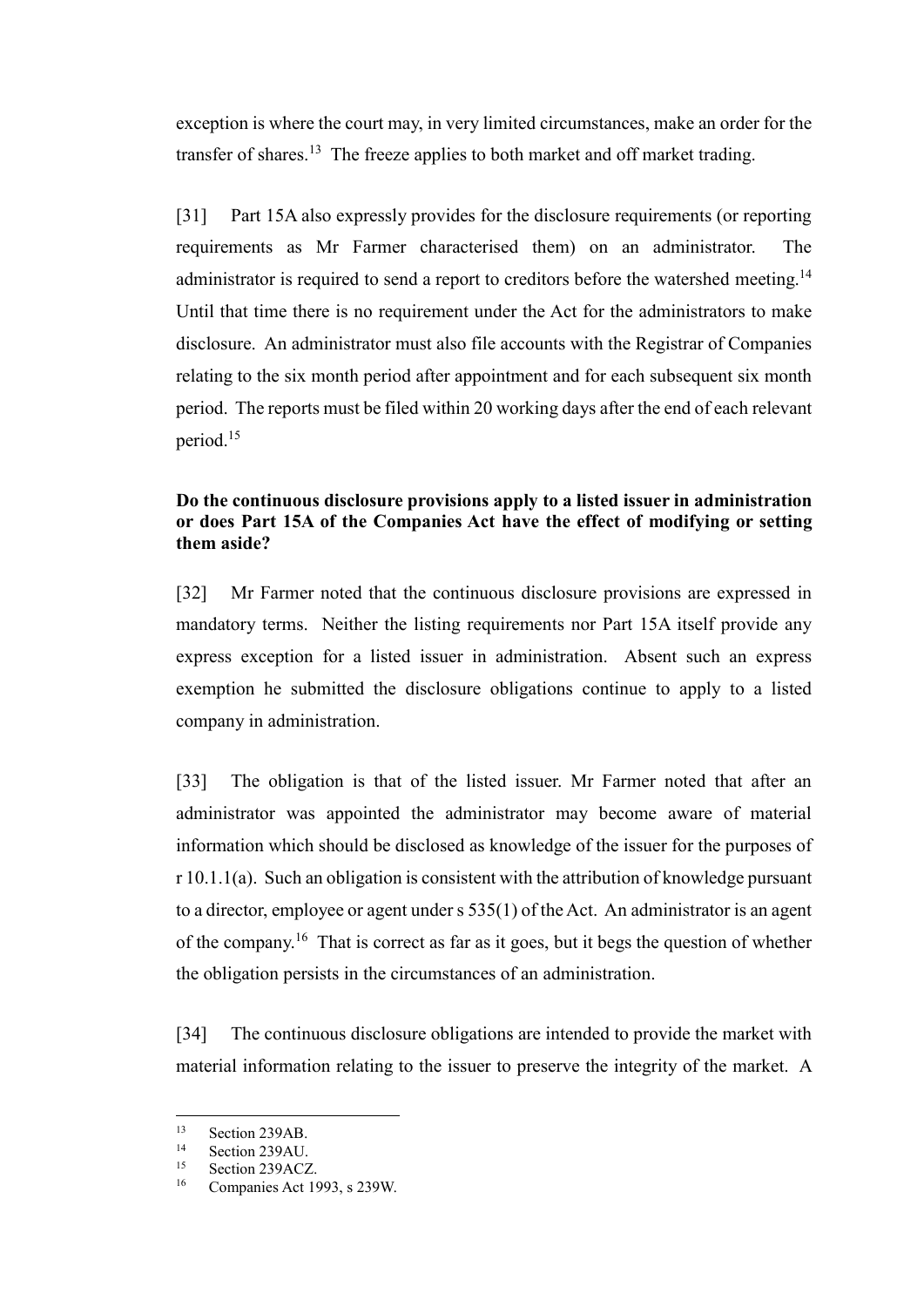company in administration is not able to participate in the market. The issue is whether, as a matter of construction, the provisions of Part 15A displace the continuous disclosure obligations during the course of the administration.

[35] In support of the FMA's argument, Mr Farmer referred to a number of Australian cases which have confirmed the practical benefit of construing continuous disclosure provisions broadly: *James Hardie Industries MV v Australian Securities Investments Commission; National Australia Bank Ltd v Pathway Investments Pty; Grant Taylor v Babcock & Brown Ltd*, all of which emphasised the object of the continuous disclosure requirements is to enhance the integrity and efficiency of the capital markets, requiring timely disclosure of price or market sensitive information. 17 As a matter of principle, I respectfully agree, but the cases do not directly address the present issue.

[36] Mr Farmer submitted that it was no answer that on the termination of the administration there would be a "cleansing report" as the release of such information prior to the resumption of trading could disrupt the smooth functioning of the market. While not directly relevant, there is no evidence to support that submission, and markets are often placed in the position of having to absorb information regarding a company at relatively short notice. The point is that before trading in the stock resumes, the market will be fully informed.

[37] Mr Farmer next referred to Mr Joost van Amelsfort's (the head of market supervision at the NZX) evidence of his previous experience that administrators have been receptive to the obligations of continuous disclosure and have announced what appears to be material information via the NZX Platform so that there is a precedent for it. Mr van Amelsfort referred to the Postie Plus Group Limited, Wynyard Group Limited and Intueri Education Group Limited administrations for example. During the course of those administrations the administrators released information which appeared to be material information.

 $17$ <sup>17</sup> *James Hardie Industries MV v Australian Securities Investments Commission*, above n 6*; National Australia Bank Ltd v Pathway Investments Pty* [2012] VSCA 168, (20120 265 FLR 247*,*  and *Grant Taylor v Babcock & Brown Ltd* [2016] FCAFC 60.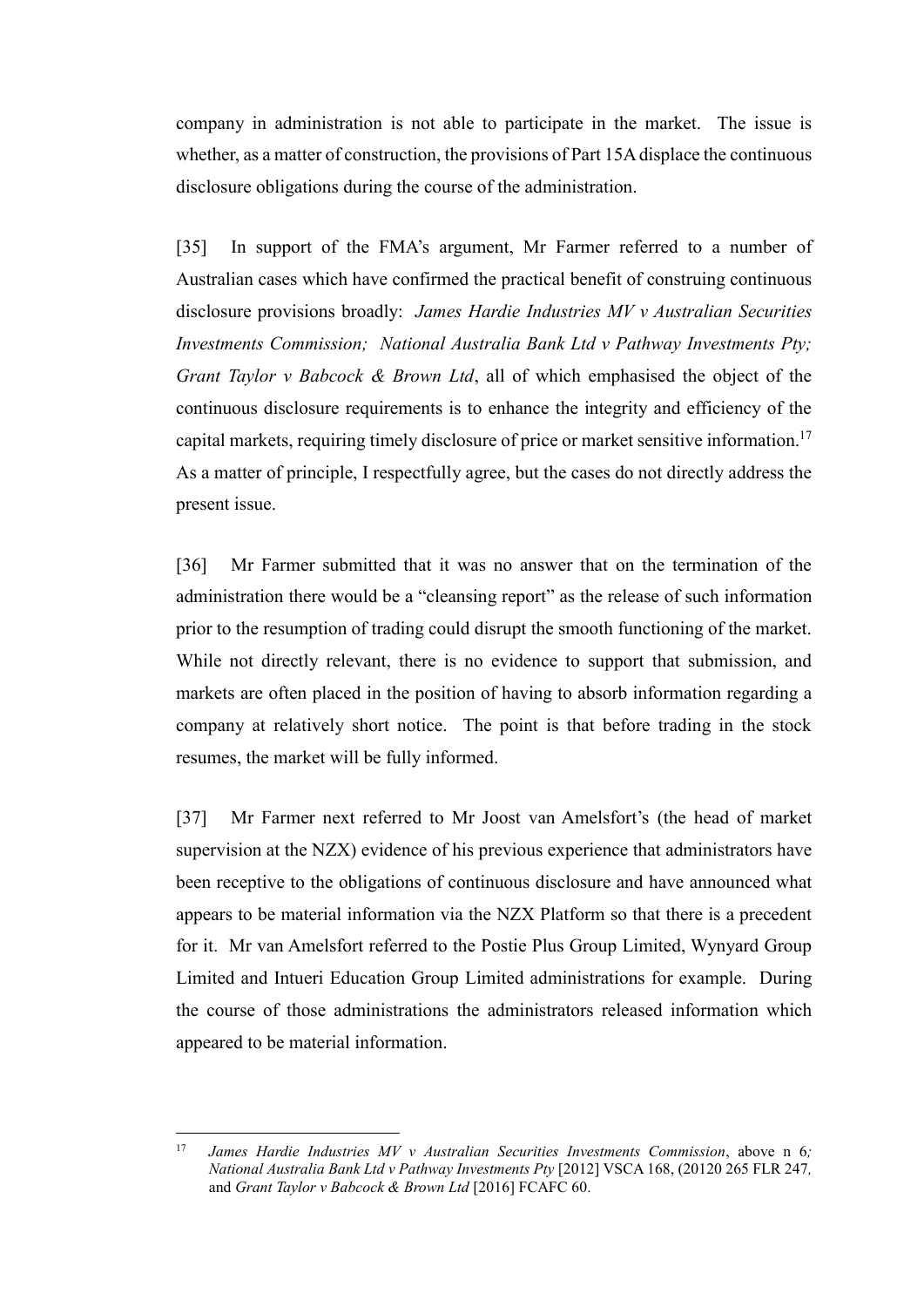[38] On the other hand, Mr Jackson notes that members of his firm have also been appointed administrators in Australia in the administration of Arrium Limited and TEN Network Holdings Limited. He says that the accepted practice in Australia has been to disclose periodic information about the progress of the administration to the market but the disclosure went no further than that.

[39] Of course, as Mr Farmer submitted, current practice is not determinative, now the issue has been framed as a question of law. Either there is an obligation to make continuous disclosure during an administration or there is not.

[40] Next, Mr Farmer submitted that there was no real conflict between the obligation to make continuous disclosure and the reporting obligations under Part 15A. He submitted they are quite different to each other and serve different purposes.

[41] Further, he noted that even during an administration the company and its administrators are still required to comply with laws beyond the obligations in Part 15A Companies Act. While proceedings cannot be brought against a company without the administrator's written consent or the permission of the Court,  $^{18}$  authorities in New Zealand, Australia and England confirm that a company in administration continues to be subject to laws beyond the legislation under which the administrators were appointed.<sup>19</sup> An obvious example would be obligations under the revenue laws. Mr Farmer also noted that, apart from the Registrar of Companies, the FMA is the only regulatory body given standing to bring certain applications relating to a company in administration.

[42] Mr Farmer is correct in those observations, but they do not address the main points for the administrators which are that s 239AB prohibits a transfer of shares during the administration so that the continuous disclosure provisions no longer apply and are replaced by the reporting obligations under Part 15A.

<sup>18</sup> <sup>18</sup> Section 239ABE.<br><sup>19</sup> Chief Executive 2

<sup>19</sup> *Chief Executive of the Ministry of Fisheries v E & B Management Ltd (Administrator Appointed)* [2011] NZCCLR 18 (HC); *Pioneer Water Tanks (Australia 94) Pty Ltd v Delat Pty Ltd* (1997) 25 ACSR 757 (FCA); *Barclays Mercantile Business Finance Ltd & Anor v Sibeck Developments Ltd*  [1992] 1 WLR 1253 (ChD); and *Vero Insurance Ltd v Kassem* [2011] NSWCA 381, at 81-82.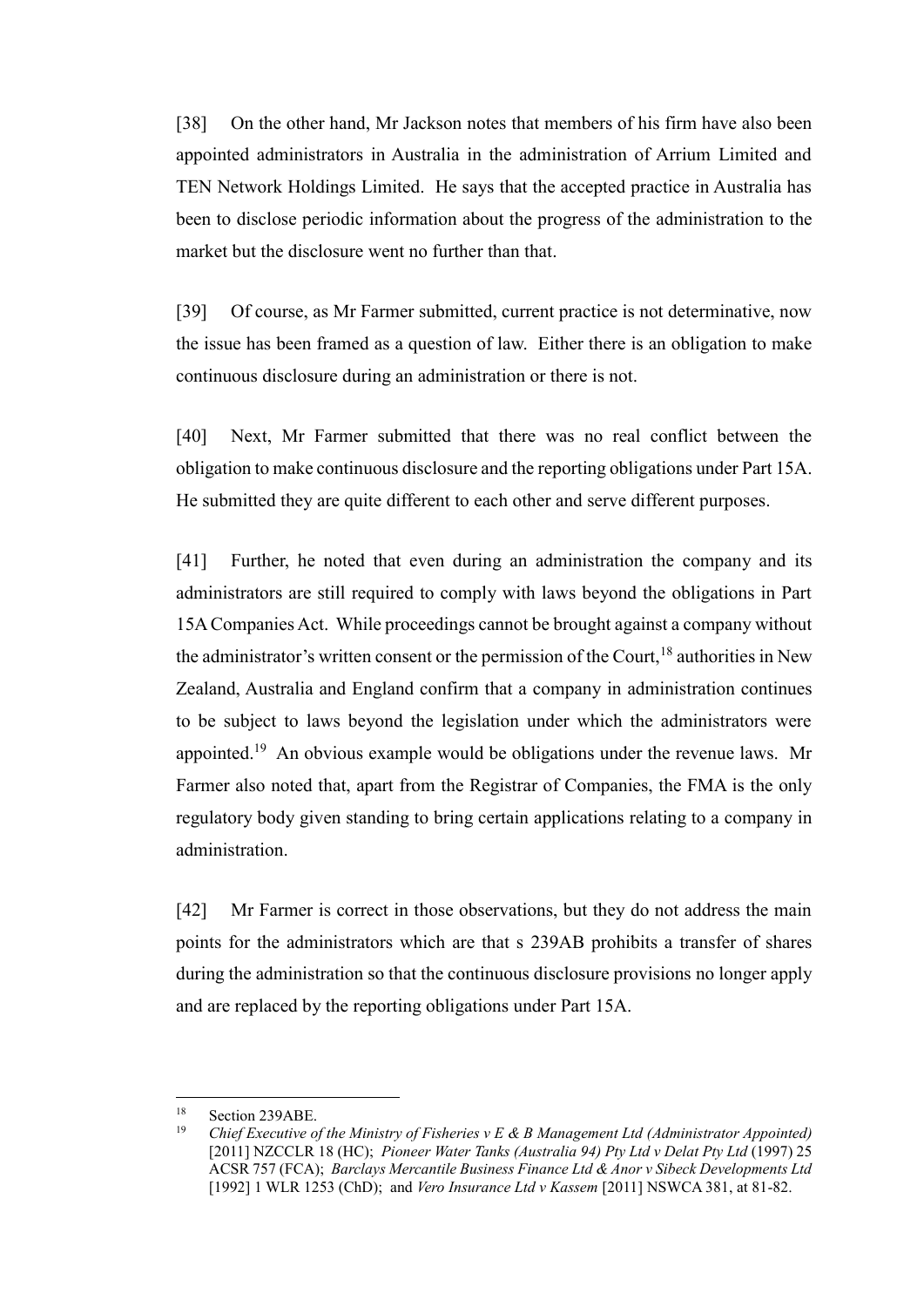[43] Parliament has decided to prohibit (with very limited exceptions) trading in the company shares once an administration is in place. Given that, the rationale for continuous disclosure during the administration loses significant force. As Mr Stewart submitted, Part 15A specifically prohibits the very activity that the continuous disclosure regime is primarily intended to facilitate, the integrity of an operating market.

[44] I consider the administrators are correct in their argument that when the Listing Rules and Part 15A are read together the administrator issuer is only required to provide disclosure or to report on behalf of the issuer to the extent set out in Part 15A. In introducing Part 15A Parliament intended that administrators would only be required to provide such limited disclosure while a company remained in administration. Given the trading in the company's shares is frozen, the provisions of Part 15A rather than the Listing Rules apply.

[45] The objective of s 229 of the Act of promoting fair, orderly and transparent markets proceeds on the premise there is an active market. During the administration there is no active market or trading of the issuers shares. Its operation in the market is suspended. As was observed in one of the cases Mr Farmer referred to, *James Hardie Industries NV v Australian Securities Investment Commission*, the primary purpose of the continuous disclosure regime is to protect the integrity of trading in the market and particularly in relation to trading in the companies' securities.<sup>20</sup> Without the ability to trade the securities, there is not the need for continuous disclosure.

[46] The emphasis under the disclosure regime is on timely disclosure. The whole premise is that there is an active market and continuous disclosure is necessary to prevent trading without the market participants being fully informed. That does not arise when the issuer is in administration and trading in its shares are frozen.

[47] By way of response, Mr Farmer submitted that, even when the trading of securities in relation to which the information relates was not possible, the continuous disclosure requirements would still have practical benefits to participants in the markets as well as to financial markets more generally. Information material to the

<sup>20</sup> *James Hardie Industries NV v Australian Securities Investment Commission*, above n 6.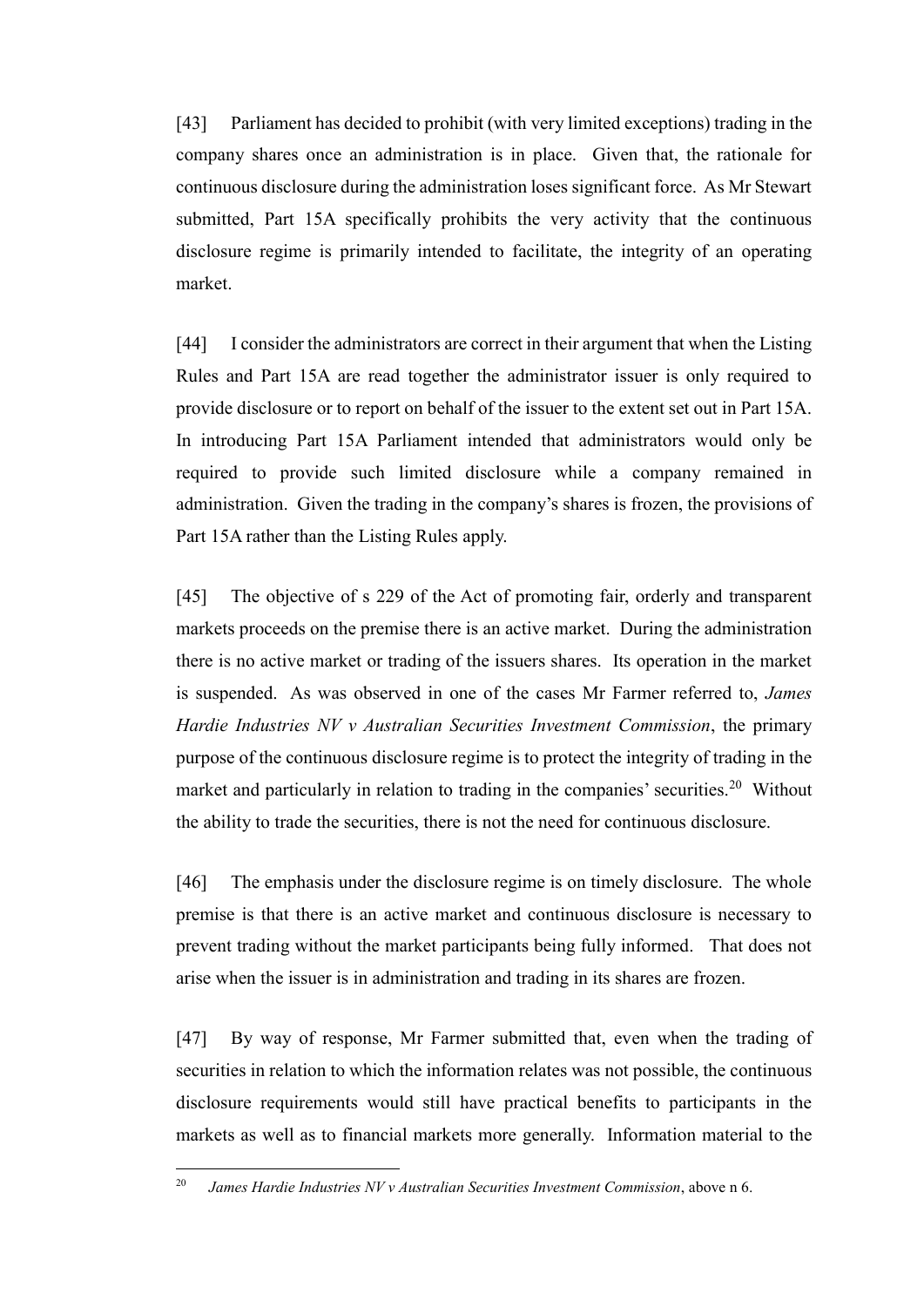issuer could inform decisions in terms of adjusting investment portfolios. Similarly fund managers need to be able to report and may need to rebalance fund investments. Debt securities can still be transferred when the issuer is in administration. Derivatives can still be entered into and traded. The settlement option for credit default swaps requires as much information as possible. Mr van Amelsfort also said in his evidence that disclosure could assist the NZX, for example, to decide whether the issuer should remain or be excluded from the index.

[48] There may well be other practical benefits from continuous disclosure, but that does not address whether the disclosure is required for the purposes of the listing rules and s 270. Investors and Fund managers may be interested in revaluing the shareholding. But they are not interests the continuous disclosure rules are intended to protect. The focus must be the reason for the continuous disclosure regime as it affects participants in the market. As for the holders of Debt securities, they will be creditors and disclosure to them is expressly provided for by Part 15A. Next, the listing rules are not directed at trading in off-market derivatives. For similar reasons, Mr van Amelsfort's example of consideration of exclusion from the index is not what the rules were designed for.

[49] There are both policy and practical reasons that support the administrators' position. I do not accept Mr Farmer's argument that because s 239A(b) refers to shareholders and the administrator may carry on the business of the company, the focus is not on the position of creditors. For the reasons given above I consider that the scheme of the Part 15A procedure is clear. An administrator has only limited power to act in carrying on the business of the company, and the focus of the administration is on providing information to enable creditors to make the appropriate decision as to the company's future.

[50] The disclosure regime under Part 15A is deliberately limited so the administrator is not distracted from his or her principal role in that regard. It would derogate from the administrator's task if he or she had to divert time and resources to, in addition, satisfy the disclosure obligations. Despite the reference to shareholders and the ability of the administrators to carry on the business of the company, read as a whole the emphasis of Part 15A is on the interests of creditors. They control the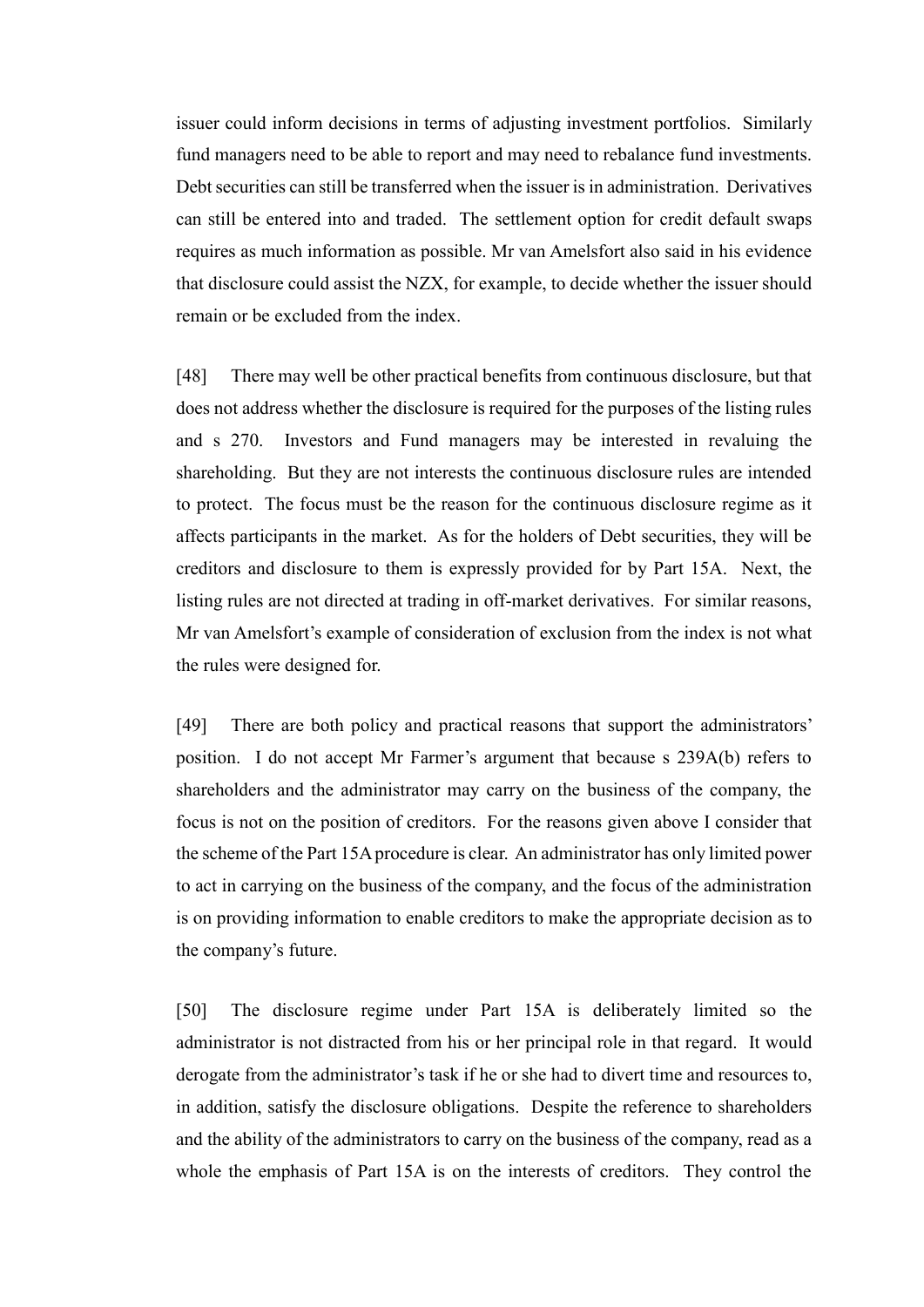process. That is plain from the decision left to the creditors at the watershed meeting<sup>21</sup> and the administrator's responsibility for preparing the report and recommendations for that meeting, which are focused on the creditor's interests.<sup>22</sup>

[51] Mr Farmer submitted the difficulties suggested by the administrators presented by compliance were irrelevant to whether the obligation existed and in any event, were overstated. He submitted that in fulfilling their obligations under Part 15A of the Companies Act the administrators will inevitably gain information, some of which may be material information for the purposes of the listing requirements. Mr Farmer also noted there were sources the administrator could have reference to in order to meet the obligations, such as former directors, management or employees.

[52] But the practical difficulties experienced in the course of the CBL administration highlight the difficulties with that approach. Mr Jackson's evidence was that administrators and their staff would struggle to cope with determining whether particular information was material or not. They would need to review preadministration history, much more so than would be required for the purposes of the investigation under Part 15A. In the CBL administration itself, CBL has a number of subsidiaries. Two are not in the same administration and are under the control of other insolvency practitioners (one in Ireland). Neither of them are obliged to provide information to satisfy continuous disclosure requirements, so that any information provided by the CBL administrators in purported compliance with the disclosure obligations might well be incomplete. Rather than properly and fully inform the market, disclosure in those circumstances might mis-inform it.

[53] The response for the FMA is to suggest a pragmatic approach would be taken to the requirements, as it suggests has been the case in the past. But with respect that does not address whether there is a legally binding obligation nor the practical difficulties in providing this information.

 $21$ <sup>21</sup> Companies Act 1993, s 239ABA.<br><sup>22</sup> Soction 230ALL

Section 239AU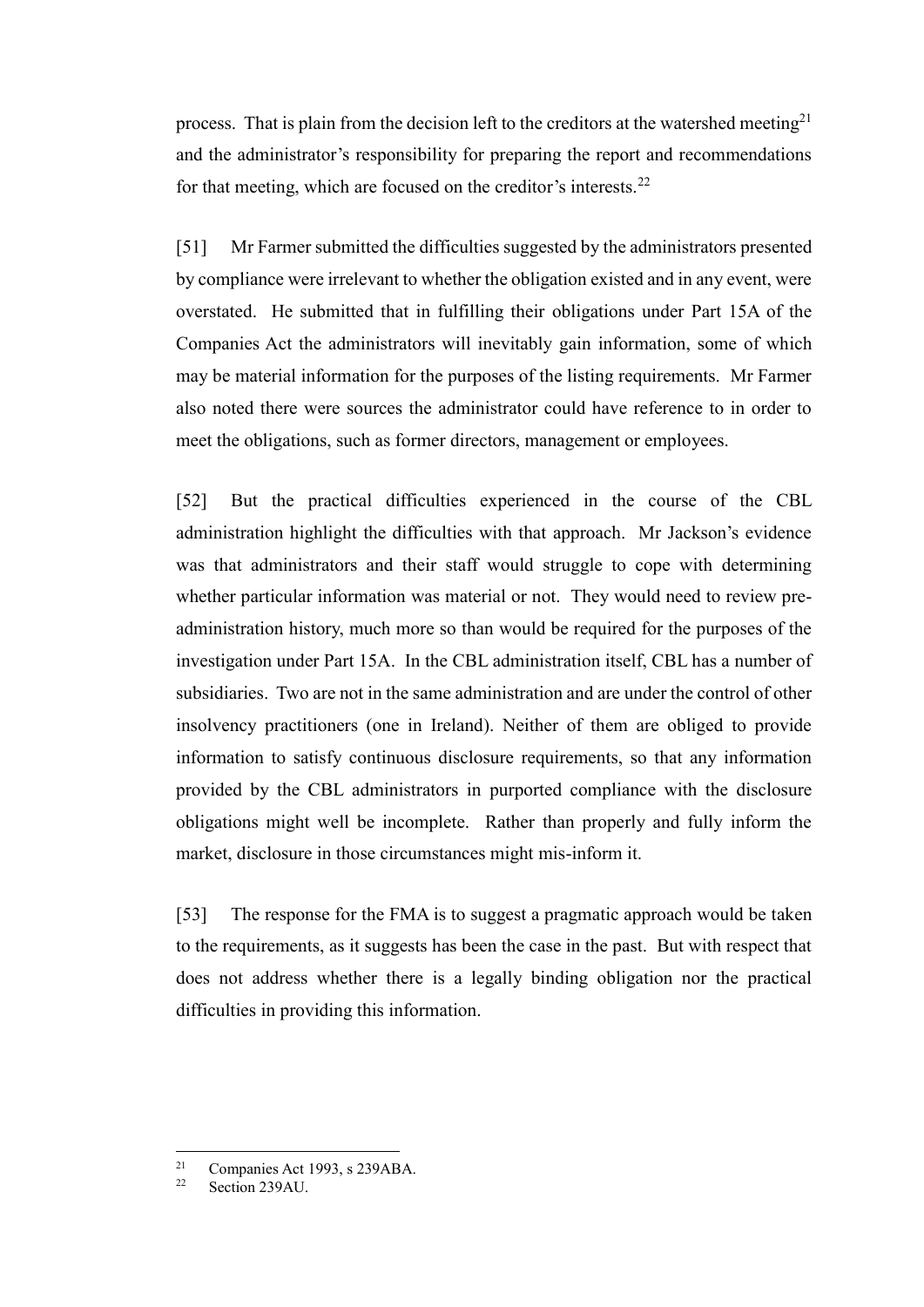[54] Mr Friar suggested that that as an alternative argument, s 239AEF could operate to suspend the continuous disclosure obligations during an administration. Section 239AEF states:

If there is a time before which, or a period during which, an act for any purpose may or must be done, and this Act prevents the act from being done in time, then the time or period in question is extended by the period during which this Act prevents the act from being done in time.

[55] Mr Friar submitted that adopting a liberal interpretation of "prevents" it could be said the administration prevented compliance in that it hinders or impedes it.<sup>23</sup> That seems a rather strained interpretation of the wording. I prefer Mr Farmer's submission that s 239AEF is directed at extending the time to do any acts that the administration has otherwise prevented – by its statutory moratorium on creditors from pursuing their rights, for example.<sup>24</sup> I consider it is stretching the language of the section to suggest that Part 15A "prevents" the compliance with the listing obligations. The point is that as a consequence of the administration the only disclosure required during the administration is that required by the provisions of Part 15A.

[56] Like the moratorium on action by a creditor, the purpose of the freeze on trading is to enable the administrator to focus on the investigation and preparation of reports for the creditors' meetings rather than defending a creditor's action or to seek out what information should be disclosed to the market. Such an approach is consistent with the comments in the Corporate Law Reform Bill 1992 (Commonwealth) Explanatory Memorandum regarding the relevant clause which treated the two together:<sup>25</sup>

Proposed section 437F will render share transfers void (except so far as the Court orders otherwise) during the administration of a company. It will ensure that the position of shareholders is frozen during the administration, in the same way as actions by creditors are to be prevented during the period.

[57] The FMA also relies on Rule 5.4.5 of the Listing Rules and the provision in CBL's listing agreement that it will comply with all of the obligations imposed on the issuer under the listing rules. Rule 5.4.5 of the Listing Rules requires the issuer to

<sup>23</sup> Bryan A Garner (ed) *Black's Law Dictionary* (10th ed, Thomson Reuters, Minnesota, 2014) at 1380.

<sup>24</sup> *State of Queensland v Walter Construction Group & Ors* 194 FLR 40 (QSC).

Corporate Law Reform Bill 1992 (Cth) Explanatory Memorandum at [494].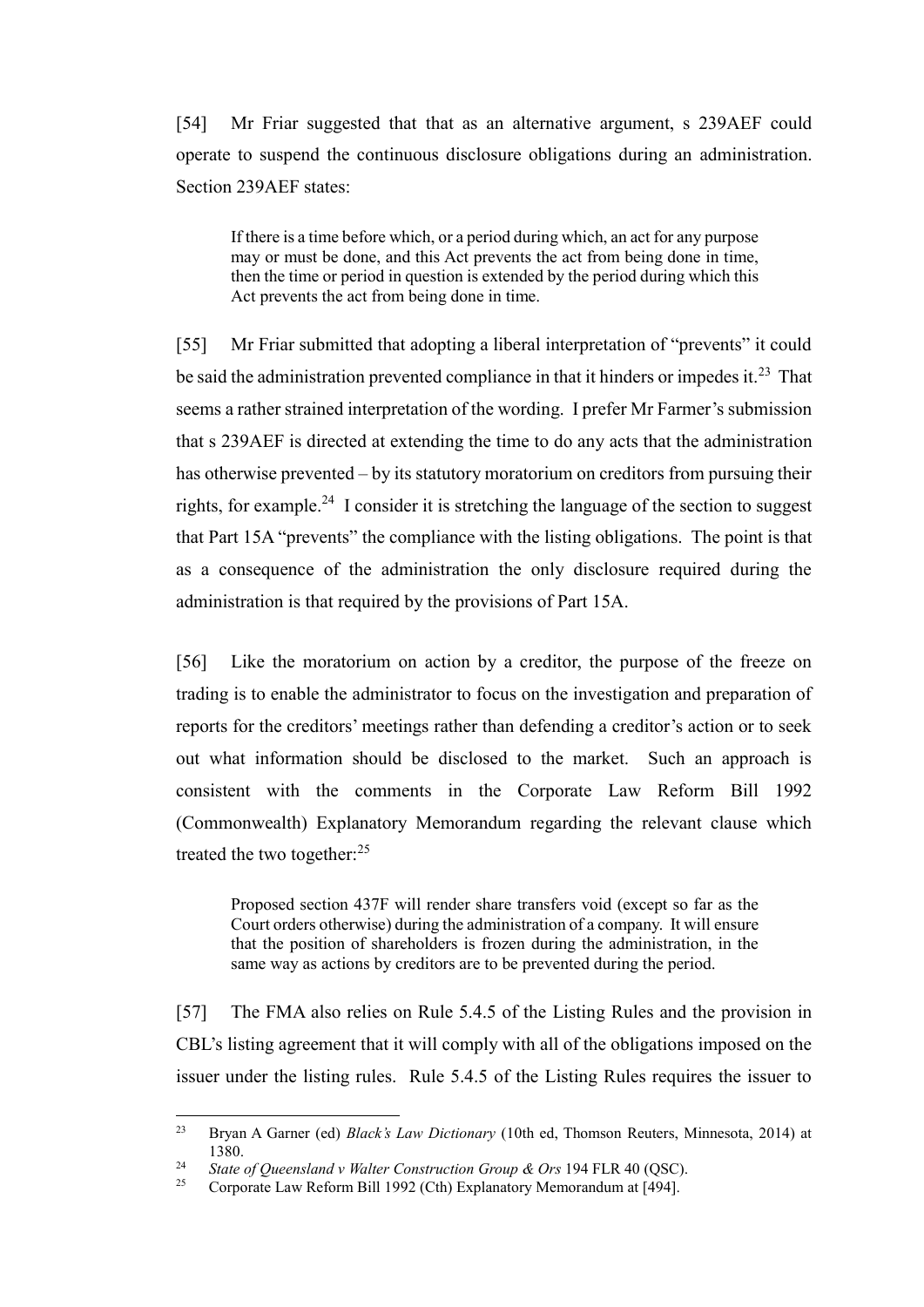comply with the continuous disclosure requirements even if trading in the shares is halted:

… the suspension of Quotation or trading shall not release the issuer concerned from any obligation (whether to pay fees or otherwise) it has under the rules …

[58] The rule must be read in context. It follows the NZX's powers to halt trading under  $r$  5.4.1(c) or to suspend the quotation of an issuer's quotation under  $r$  5.4.2(b). The statutory freeze under s 239AB is of a quite different nature.

[59] Mr Farmer then argued that if the operation of Part 15A was intended to suspend the continuous disclosure obligations, Part 15A would have set that out explicitly, and one would not expect it to be set out in the NZX rules. But the continuous disclosure obligations are created by the NZX rules. The rules should also govern what is to occur during an administration, just as they have provided for what is to happen during the suspension or trading halt. The NZX could use the process under r1.3 to amend its rules and provide what is to occur during an administration if it wishes.

[60] I note the ASX Guidance Note specifically recognises the difference between a listing suspension and the prohibition on trading due to administration.<sup>26</sup> Guidance Note 8 of the ASX Listing Rules provides at 4.23:

Where an entity is subject to a longer-term of suspension (eg, as a result of an administration or liquidation) ASX recommends that it implement a system of periodic (at least quarterly) disclosures to ensure the market and its security holders are provided with regular updates as to its status and, in particular, the plans it may have for trading and its securities to resume and its progress in implementing those plans.

[61] Mr Farmer made two responses. First, a guidance note cannot derogate from a statutory obligation. Second, the guidance note could be read as imposing an additional layer of reporting in the case of an administration. While a guidance note cannot derogate from a statutory obligation, the statutory obligation is to comply with the listing rules. The listing rules do not expressly preserve the obligation to make continuous disclosure during an administration under Part 15A. As noted, by contrast,

<sup>26</sup> ASX Listing Rules Guidance Note 8 (2018) at 4.23.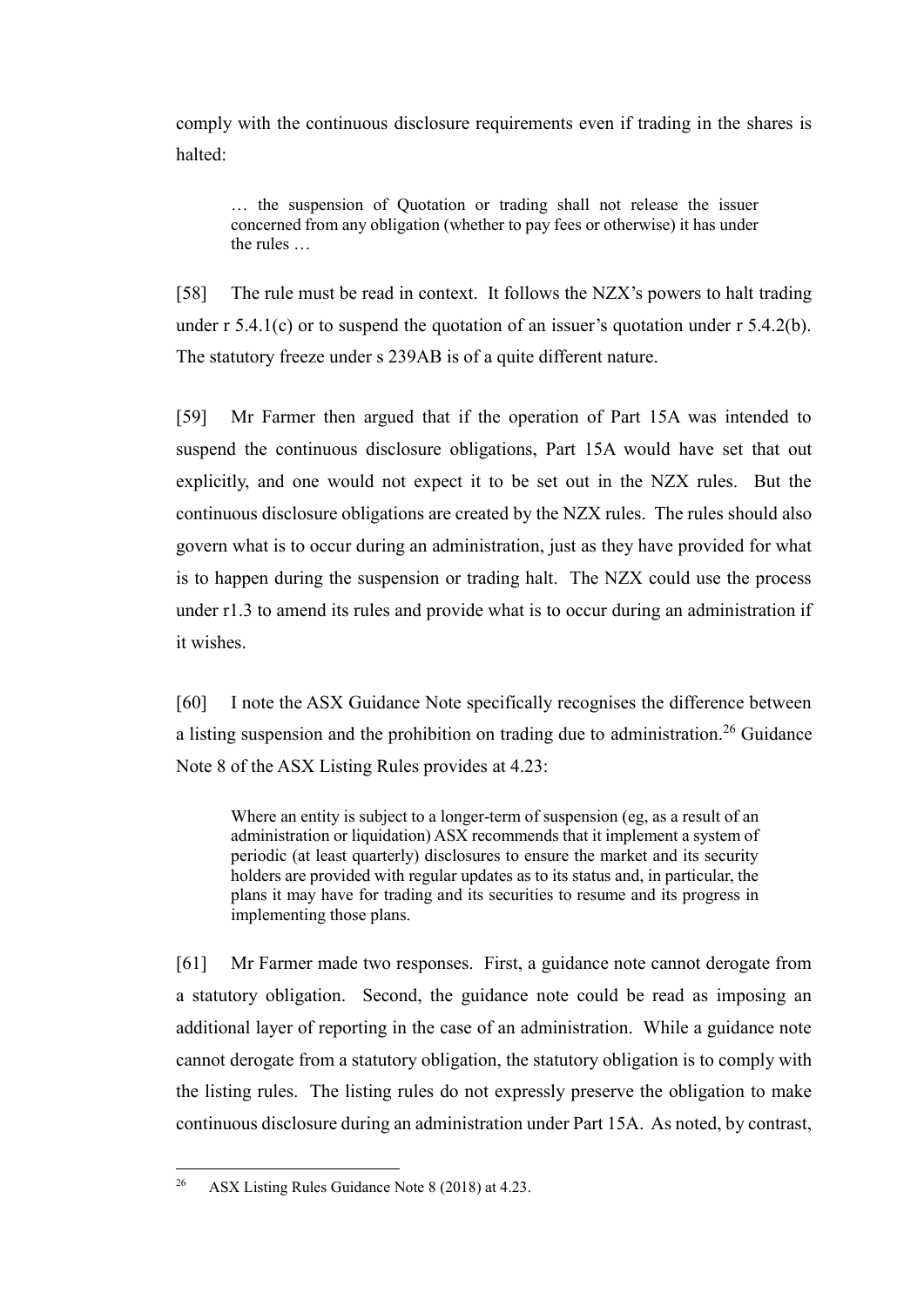they do expressly preserve the position in the case of a trading halt or suspension. On the second point, there is no evidence to support the submission of an additional requirement. The wording of the guidance note is more consistent with it providing an alternative form of disclosure rather than imposing an additional obligation. The note makes a distinction between stock exchange suspensions and longer term suspensions such as voluntary administration. That interpretation is also consistent with the experience of members of Mr Jackson's firm as administrators in Australia.

[62] The administrators raise a further argument in support of their interpretation. It is that the definition of "material information" required to be disclosed under the continuous disclosure rules is, when the issuer is in administration, limited to the information required to be provided under the administration.

[63] Material information is defined as information that a reasonable person would expect, if it were generally available to the market, to have a material effect on the price of Quoted Securities. Mr Farmer emphasised that the definition of "quoted" in the Act included the explanation "… to avoid doubt, financial products do not cease to be quoted merely because trading on those products are suspended."

[64] While the securities may still be "quoted", they cannot be traded. I consider there is force in the argument for the administrators that where a company is in administration a reasonable person would not expect information from the company to effect the price of the quoted shares, given that shares are unable to be traded. The information may enable analysts to review the value they place on shares as opposed to the price the shares are frozen at on the market but as noted previously that is not the purpose of continuous disclosure. Again, the reference to continuous disclosure provisions in the Act refers to the information being made available to participants in the market. During the freeze, there are no participants in the market for the issuer's shares. The analysts will in any event have the information provided by the administrators in accordance with Part 15A. By contrast the administration regime under part 15A requires disclosure (reposting) at certain defined statutory timeframes.

[65] Next, it is relevant that the administrators' interpretation is consistent with the position adopted in Australia. As noted the provisions in Part 15A are derived from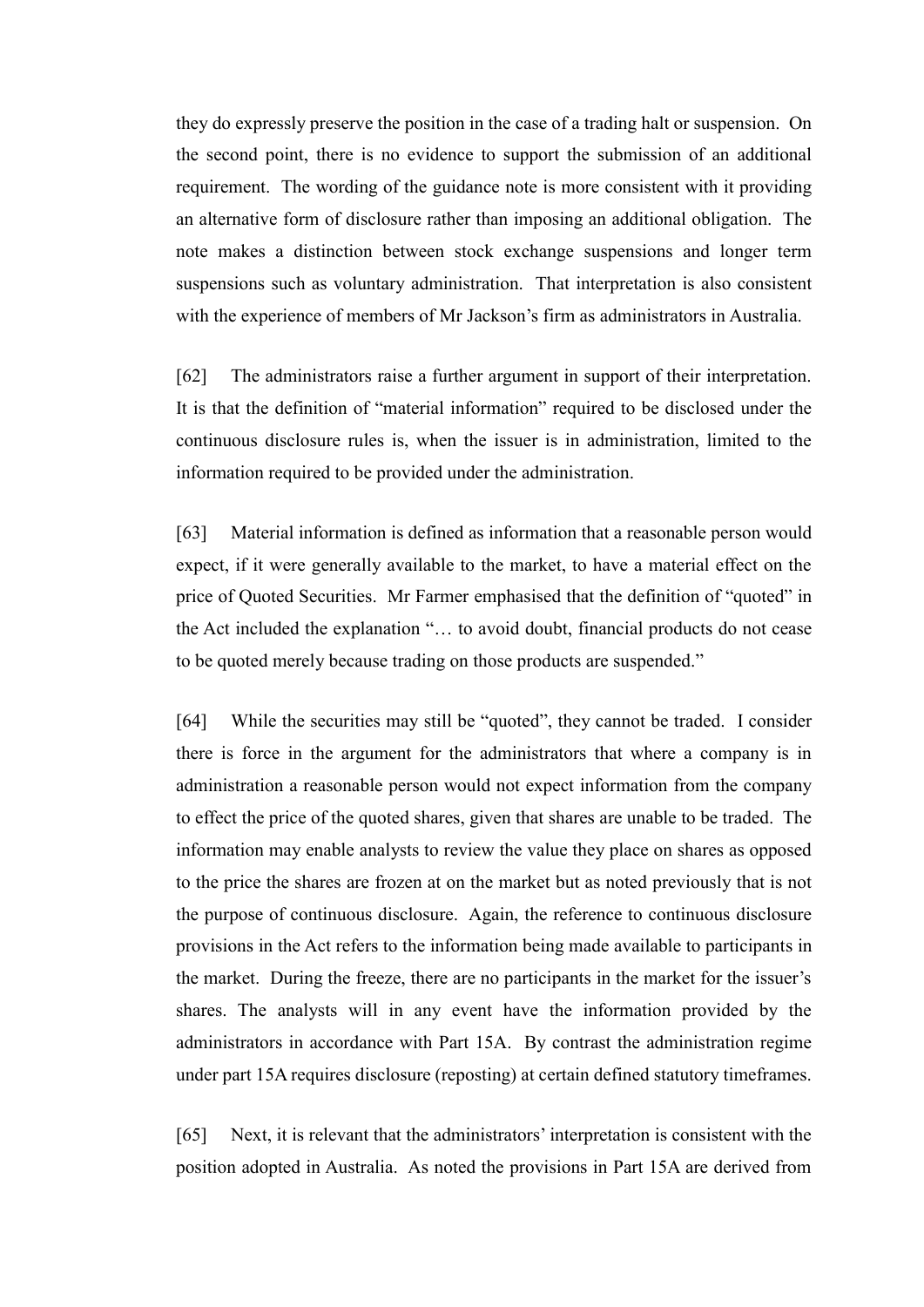the provisions of the Corporations Act 2001 (Commonwealth). Similarly, continuous disclosure rules in r 10.1.1 are materially identical to the similar rules of the ASX Listing Rules.

[66] The ASX interprets the Listing Rules to require only the more limited disclosure. An entity that fails voluntarily to make such disclosures at least quarterly may be required by ASX to provide such information to ASX for release to the market.

[67] There is force in there being comity between the Australian provisions and New Zealand provisions in this area particularly with cross-border insolvency a reality in a number of cases. The uniformity principle with Australian decisions and commercial cases has been noted as desirable in a number of cases.  $27$ 

[68] For the above reasons, I find that the disclosure/reporting obligations of an issuer in voluntary administration are contained within Part 15A of the Companies Act and that while the issuer is in administration, the continuous disclosure obligations are suspended.

### **Result**

[69] The questions stated are answered:

- (a) No, the disclosure obligations do not continue to apply for a listed issuer (whether a debt or equity securities) that has been placed into voluntary administration under Part 15A of the Act.
- (b) In light of the answer to (a), question (b) is not applicable. The continuous disclosure obligations of an issuer are suspended during its voluntary administration. The disclosure/reporting obligations of an issuer in administration are the disclosure/reporting obligations imposed by Part 15A of the Companies Act.

 $\overline{a}$ <sup>27</sup> *Knight v Commissioner of Inland Revenue* [1991] 2 NZLR 30 (CA) at 36.